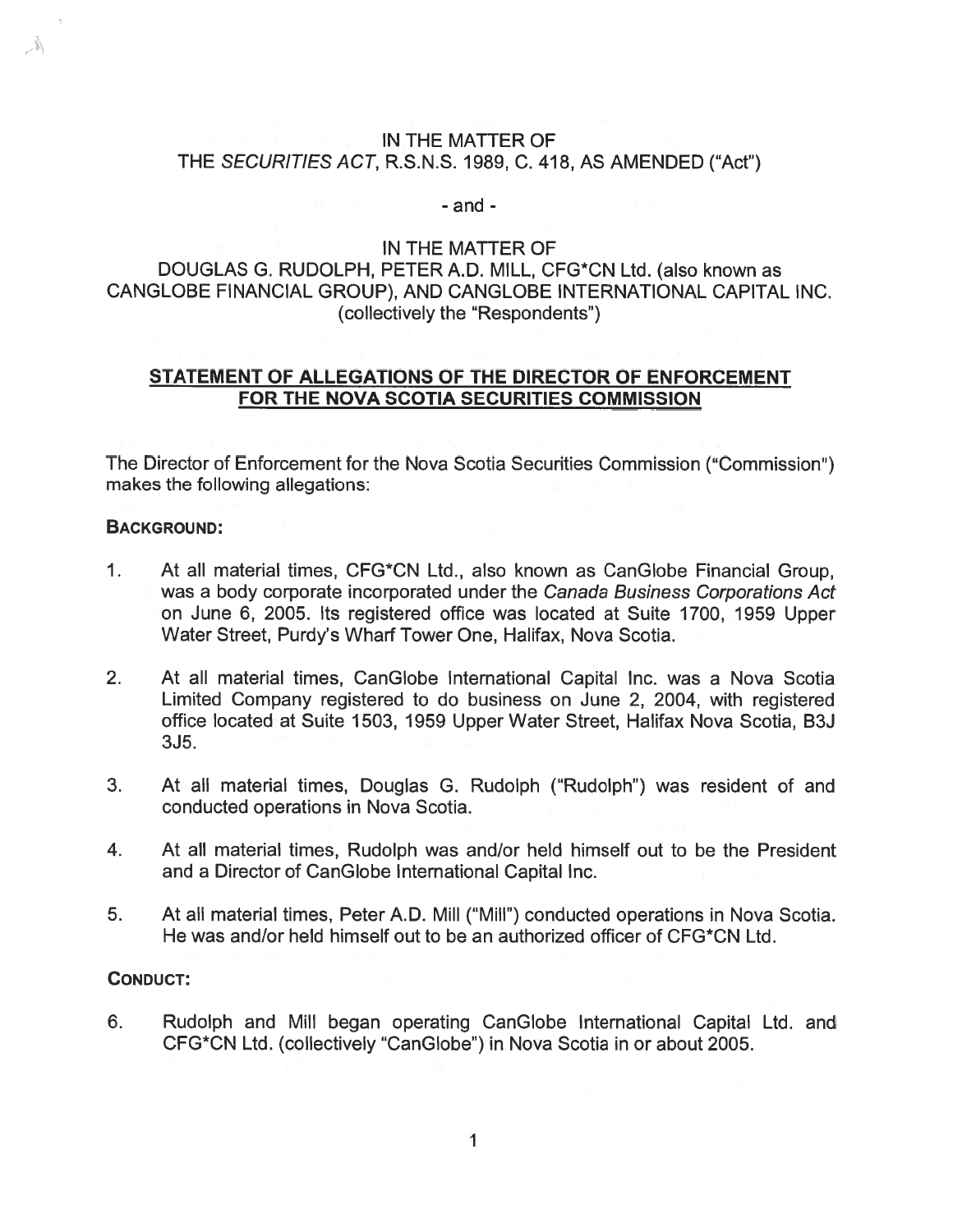7. Rudolph and Mill operated CanGlobe International Capital Ltd. and CFG\*CN Ltd. as and/or held them out to be affiliated entities. They referred to them collectively as "The CanGlobe Group of Companies".

रेड

- 8. During the period in or about 2005 to 2011, the Respondents, directly or indirectly, promoted, solicited and/or distributed investments in CanGlobe International Capital Inc. and/or CFG\*CN Ltd. in the form of Promissory Notes or Investment Contracts from residents of Nova Scotia and elsewhere through word of mouth and personal invitation.
- 9. During the period in or about 2005 to 2011, the Respondents, directly or indirectly, promoted high yield returns on investments in the securities of CanGlobe International Capital Inc. and/or CFG\*CN Ltd. to investors resident in Nova Scotia and elsewhere through word of mouth and personal invitation.
- 10. During the period in or about 2006 to 2008, Respondents, directly or indirectly, advised investors to effect <sup>a</sup> transfer funds to CanGlobe International Capital Inc. in exchange for Promissory Notes or Investment Contracts evidencing their investment and its terms, including the rate of return to be generated. Frequently, the manner of obtaining these funds was also the subject of this advice.
- 11. During the period in or about 2005 to 2008, the Respondents, directly or indirectly, advised that the return on investments would be provided in periodic or lump sum payments for specified periods of time until the return and principal were paid by the deadline specified in the Promissory Note or Investment Contract.
- 12. In at least one instance, the Respondents, directly or indirectly, required an investor to sign an agreemen<sup>t</sup> not disclose any information pertaining to her investment in CanGlobe International Capital Inc. and CFG\*CN Ltd.
- 13. During the period in or about 2005 to 2008, the Respondents, directly or indirectly, effected trades in securities of CanGlobe International Capital Inc. and/or CFG\*CN Ltd. valuing in excess of \$700,000.00 from seven or more investors resident in Nova Scotia. Other investments were also made from investors resident in other Canadian jurisdictions.
- 14. During the period in or about 2006 to 2008, the Respondents, directly or indirectly, provided certain investors with an upfront paymen<sup>t</sup> of <sup>a</sup> small percentage of the funds that were invested immediately following deposit of funds into <sup>a</sup> TD Bank account under the name "CIC" ("CanGlobe Account") as an inducement to make the investment.
- 15. During the period in or about 2006 to 2008, Rudolph received, deposited and managed investors' funds in the CanGlobe Account. Rudolph was the sole signatory on the account.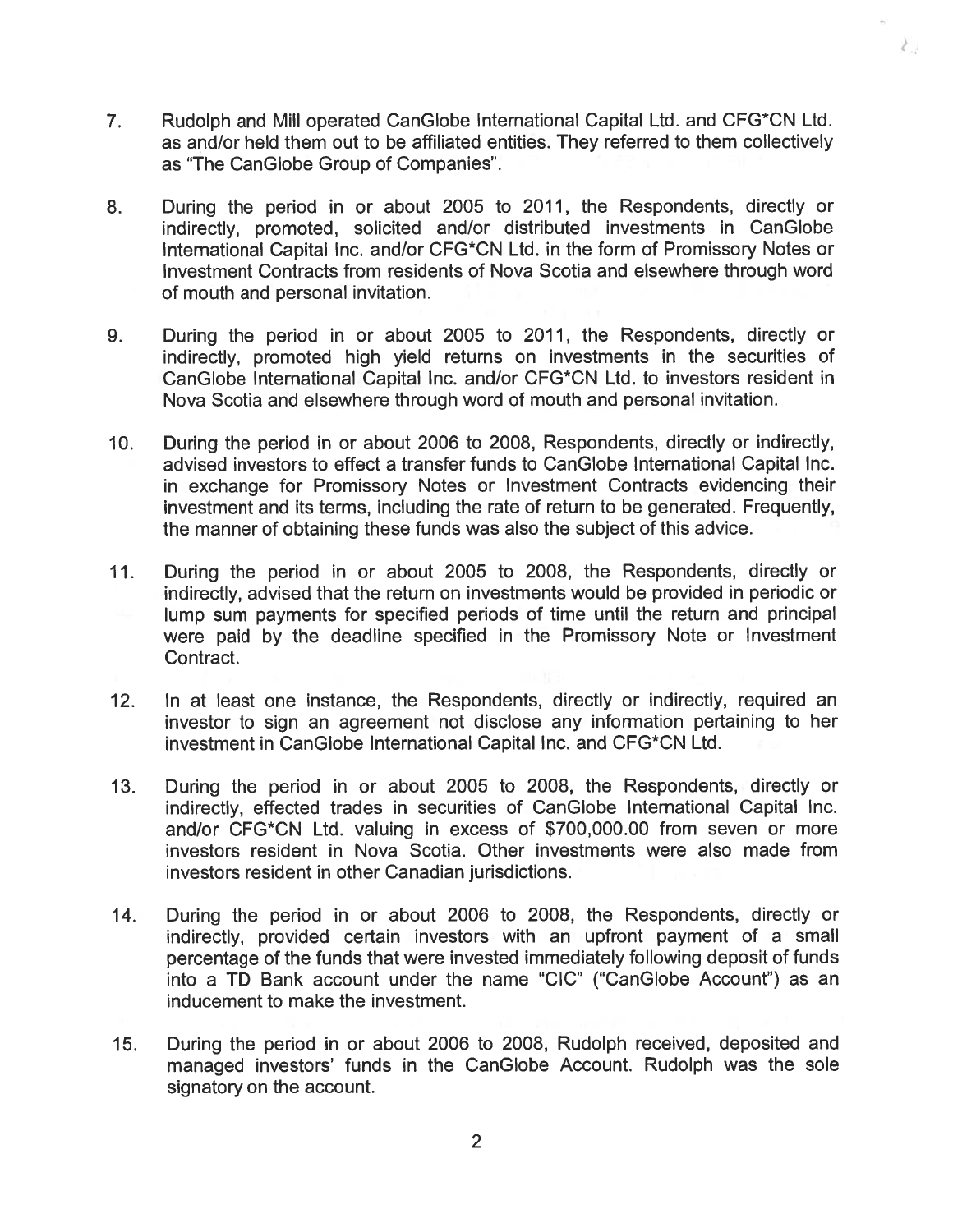- 16. Rudolph also maintained control of investors' funds. The funds were used for such things as:
	- a) cash withdrawals;
	- b) transfers to Rudolph's personal account;
	- c) payments to the Respondents personally, directly and indirectly;<br>d) personal expenses of the Respondents:
	- personal expenses of the Respondents;
	- e) payments to two law firms located in Ontario;
	- f) paymen<sup>t</sup> to an accounting firm located in Ontario; and
	- g) immediate payments to certain investors following their investment to induce the investment as set out in paragraph 14.
- 17. The investors did not receive the contracted returns from any of the Respondents. Further, the Respondents did not return any of the investors' principal investments either.
- 18. During the period in or about 1997 to 2004, Rudolph promoted, solicited and distributed investments in other securities in <sup>a</sup> similar manner to the CanGlobe securities described above. He also provided investment advice in respec<sup>t</sup> of these securities. Rudolph effected trades in these securities valuing in excess of \$650,000.00 from three investors resident in Nova Scotia, New Brunswick, and British Columbia.
- 19. During the period in or about 2005 to 2007, Rudolph advised those investors that their investments were transferred to CanGlobe and CanGlobe would be making payments to them in the near future.
- 20. These investors did not receive the contracted returns from Rudolph or CanGlobe either. Further, neither Rudolph nor CanGlobe returned the investors' principal investment, with the exception of one investor.
- 21. The Respondents were not registered to trade or distribute securities in Nova Scotia or any other Canadian jurisdiction.
- 22. No prospectus or preliminary prospectus was filed with the Commission by or on behalf of the Respondents nor was any receipt for same issued by the Commission.
- 23. The Respondents did not file any reports of trade with the Commission relying on exemptions in Nova Scotia securities laws to distribute or sell securities in Nova Scotia.

### COMMISSION ORDERS:

24. On July 14, 2011, the Commission issued <sup>a</sup> Temporary Order against the Respondents pursuan<sup>t</sup> to sections 134(2), 134(1 )(a), and 134(b) of the Act.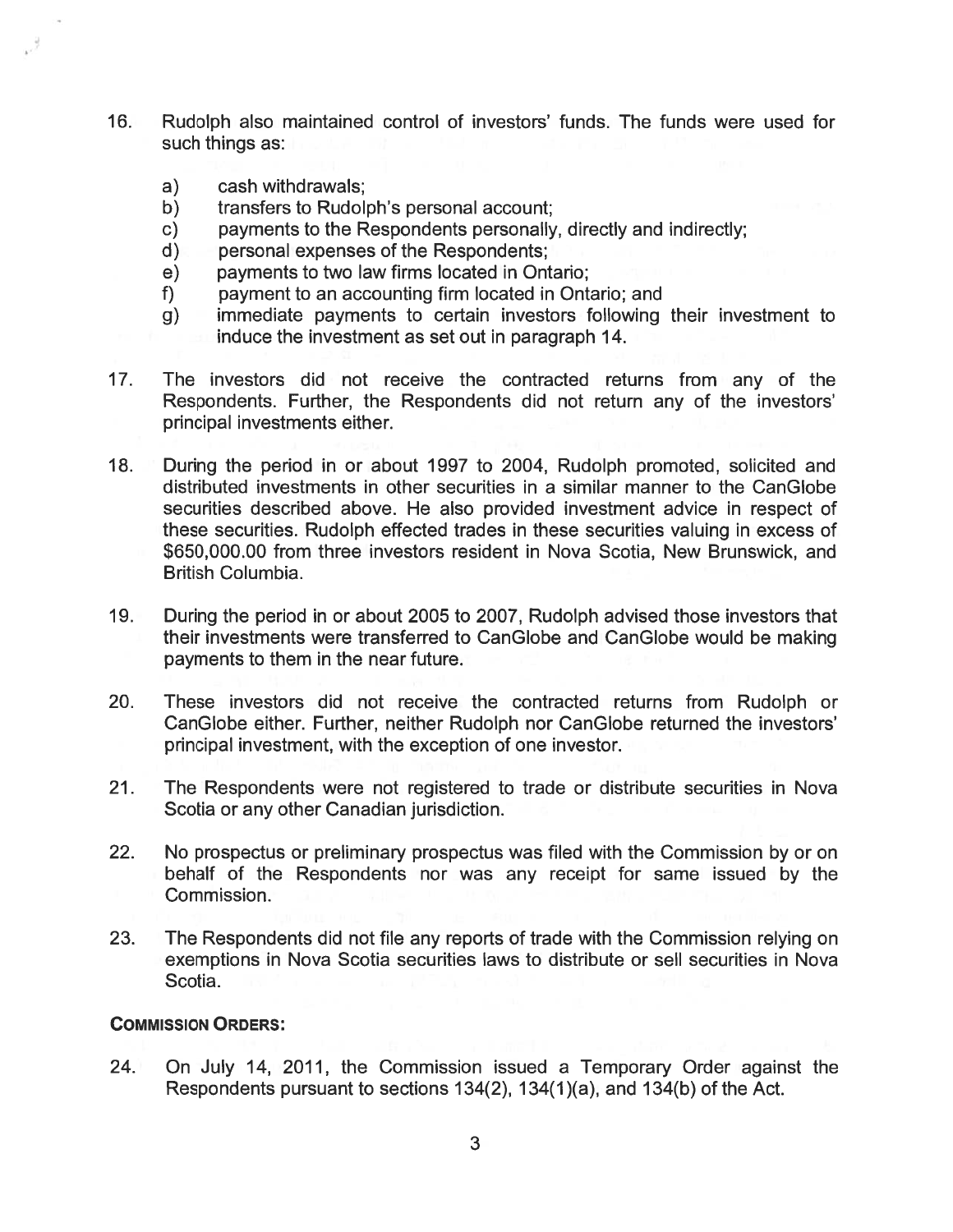25. On July 20, 2011, the Commission issued an Order extending the above-noted Temporary Order pursuan<sup>t</sup> to section 134(3) of the Act until <sup>a</sup> full hearing is held and <sup>a</sup> decision is rendered by the Commission. This Order is outstanding.

 $\mathfrak{i}_+$ 

### VIOLATIONS:

The Director of Enforcement for the Commission identifies the following reasons why the order being sought should be granted:

- 26. As <sup>a</sup> result of soliciting investments from and distributing securities to residents of Nova Scotia and elsewhere, without being registered to do so, the Respondents violated section 31(1)(a) of the Act, as rep. by R.S.N.S. 2008, c. 32, s. 6 (proclaimed in force 28 September 2009) and section 31(1) of the Act.
- 27. As <sup>a</sup> result of advising residents of Nova Scotia and elsewhere with respec<sup>t</sup> to investments in securities, the Respondents violated section 31(1)(c) of the Act, as rep. by R.S.N.S. 2008, c. 32, s. <sup>6</sup> (proclaimed in force 28 September 2009) and section 31(2) of the Act.
- 28. As <sup>a</sup> result of providing undertakings with respec<sup>t</sup> to the future value of securities, with the intention of effecting <sup>a</sup> trade in such securities, the Respondents violated section 44(2) of the Act.
- 29. As <sup>a</sup> result of failing to disclose in sufficient detail the risks associated with investing in the securities of CanGlobe International Capital Inc. and/or CFG\*CN Ltd. and/or other securities, the Respondents engaged in unfair practice with residents of Nova Scotia and elsewhere in violation of section 44A(2) of the Act, R.S.N.S. 2002, c. 39, s. 3 (assented to 28 November 2002).
- 31. As <sup>a</sup> result of requiring at least one investor to agree that she could not disclose any information pertaining to her investment in CanGlobe International Capital Inc. and/or CFG\*CN Ltd. and/or other securities, the Respondents violated section 44A(2) of the Act R.S.N.S. 2002, c. 39, s. 3 (assented to 28 November 2002).
- 32. As <sup>a</sup> result of promoting <sup>a</sup> high yield investment program, the Respondents made untrue statements that <sup>a</sup> reasonable investor would consider material in deciding whether to enter into or maintain <sup>a</sup> trading relationship with any of the Respondents, in violation of: section 44A(2) of the Act, R.S.N.S. 2002, c. 39, s. 3 (assented to 28 November 2002); section 50(2) of the Act, R.S.N.S 2006, c. 46, s. 22 (proclaimed in force 17 March 2008); and section 132B(1) of the Act, R.S.N.S 2006, c. 46, s. 45 (proclaimed in force 17 March 2008).
- 33. As <sup>a</sup> result of engaging or participating in any act, practice or course of conduct relating to the securities of CanGlobe International Capital Inc. and/or CFG\*CN Ltd. and/or other securities, that the Respondents knew or ought reasonably to